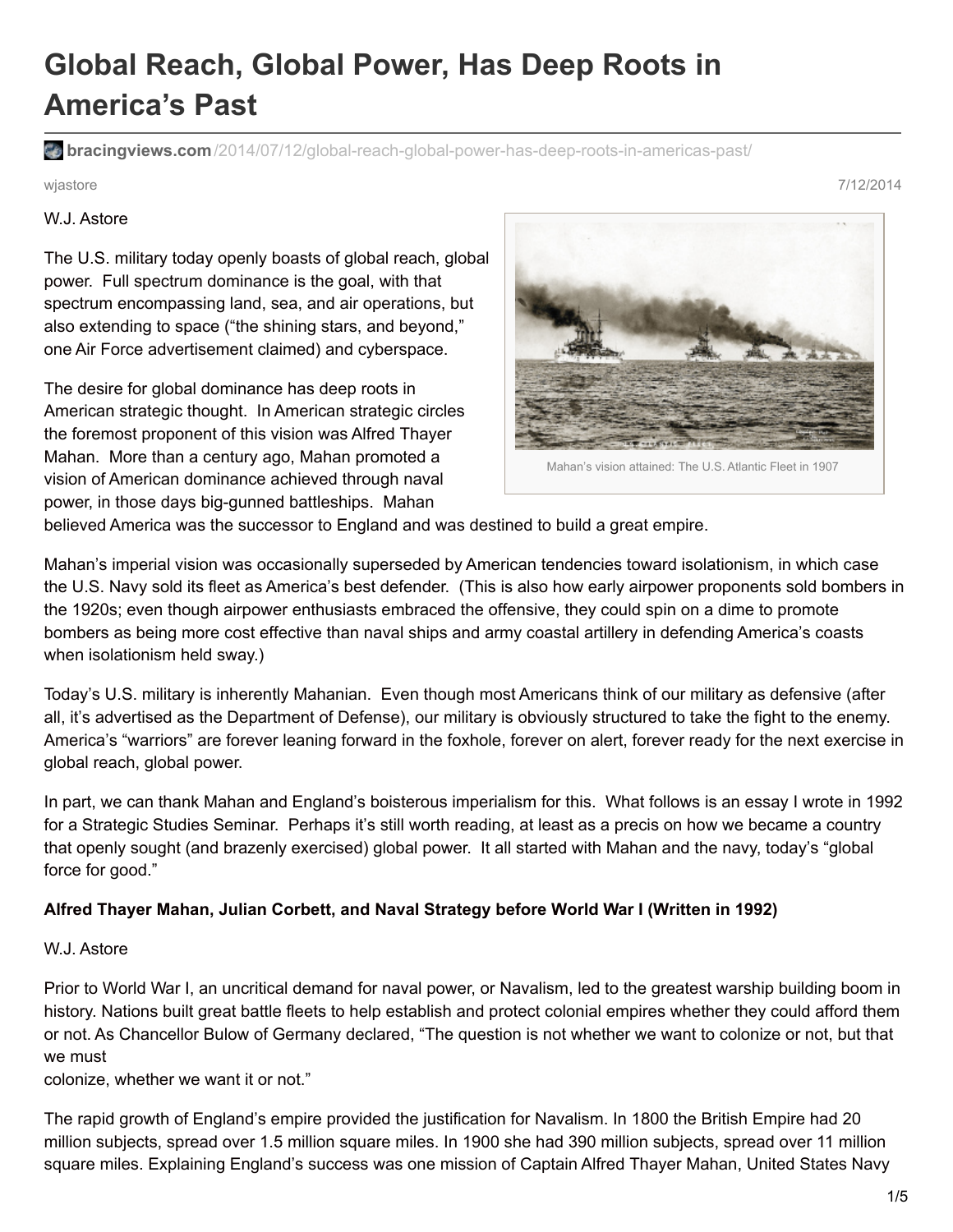(USN). In his *Influence of Sea Power Upon History, 1660-1783*, published in 1890, Mahan plainly stated England

dominated the world because of her holy naval trinity of merchant shipping, colonies, and, most importantly, her navy. He observed "a country's power and influence must depend upon her hold upon regions without her own borders, and to which the sea leads. The influence of the little British islands gives a lesson our people will surely learn." Mahan's primary purpose in Influence was rhetorical: to persuade Americans that a large USN built around battleships was essential for their wealth and security, and to move them to support, with their votes and purses, such a navy.

This rhetorical subtext drove Mahan's writings on naval strategy. Of the three traditional naval strategies — superior fleet, fleet in being, guerre de course — Mahan heaped scorn on the latter two while brazenly proclaiming the superiority of the former. "It is not the taking of individual ships or convoys…that strikes down the money power of a nation," Mahan observed; "it is the possession of that overbearing power on the sea which drives the enemy's flag from it, or allows it to appear only as a fugitive; and which, by controlling the great common, closes the highways by which commerce moves… This overbearing power can only be exercised by great navies."



Alfred Thayer Mahan, prophet of global reach, global power

Mahan further drove home his lesson that superior fleets bring command of the sea and its subsequent benefits of national growth, prosperity, and security by using examples from history. He warned Americans they were "being led, by a like [that is, like France's] redundancy of home wealth, into the same neglect of that great instrument [a navy]." France's "false policy of continental extension swallowed up the resources of the country," asserted Mahan, "expos[ing] the greatest source of [her] wealth [commerce and colonies] to be cut off, as in fact happened." The one instance the French got it right was during the American Revolution. The French rebuilt their navy and got temporary control of the seas, partly due to blunders by the Royal Navy. To support his call for a larger USN, Mahan cleverly quoted George Washington on the decisive role the revitalized French fleet played at Yorktown.

To understand Mahan's fixation on the superior fleet strategy, we need to study the distinctly American context in which he wrote. Mark Shulman showed in *The Journal of Military History* that there was an influential movement in America in the 1880s to reinterpret the War of 1812 between the United States and England. This movement played up the role of the USN at the expense of the Army, and emphasized the need for a powerful navy to protect America and to project American power abroad. Theodore Roosevelt's *The Naval War of 1812*, published in 1882, was a prime example of the revisionist literature of this group. Mahan's book is only the best known polemic of an American Navalist movement which sought to revitalize a USN struggling through fifteen years of post-bellum neglect.

Neglect there was. Elting Morison, a leading naval historian, has said that for about twenty years after the Civil War, "In [US naval] strategy the highest thought was that you existed to protect the coastline. You went out on station if there was a war and waited for the enemy to come to you. You then went close to her and at very short ranges either boarded or rammed or poured broadsides into her." Mahan would have agreed with Morison; in his words, there was no formulated naval policy after the Civil War, only "apathetic drift," a period of "decadence." And while some pointed to the stunning successes won by the USN pursuing guerre de course in the War of 1812 as a possible future strategy, Mahan stressed our dismal failure to command the seas, which allowed the nasty Britons to burn our capital, stop our commerce, and threaten our national existence.

Mahan's vision was a USN that would at least rival the Royal Navy. He thus unashamedly simplified naval strategy to mean battleship building, as when he stated "Naval strategy has indeed for its end to found, support, and increase, as well in peace as in war, the sea power of a country." The USN needed to grow, and a superior fleet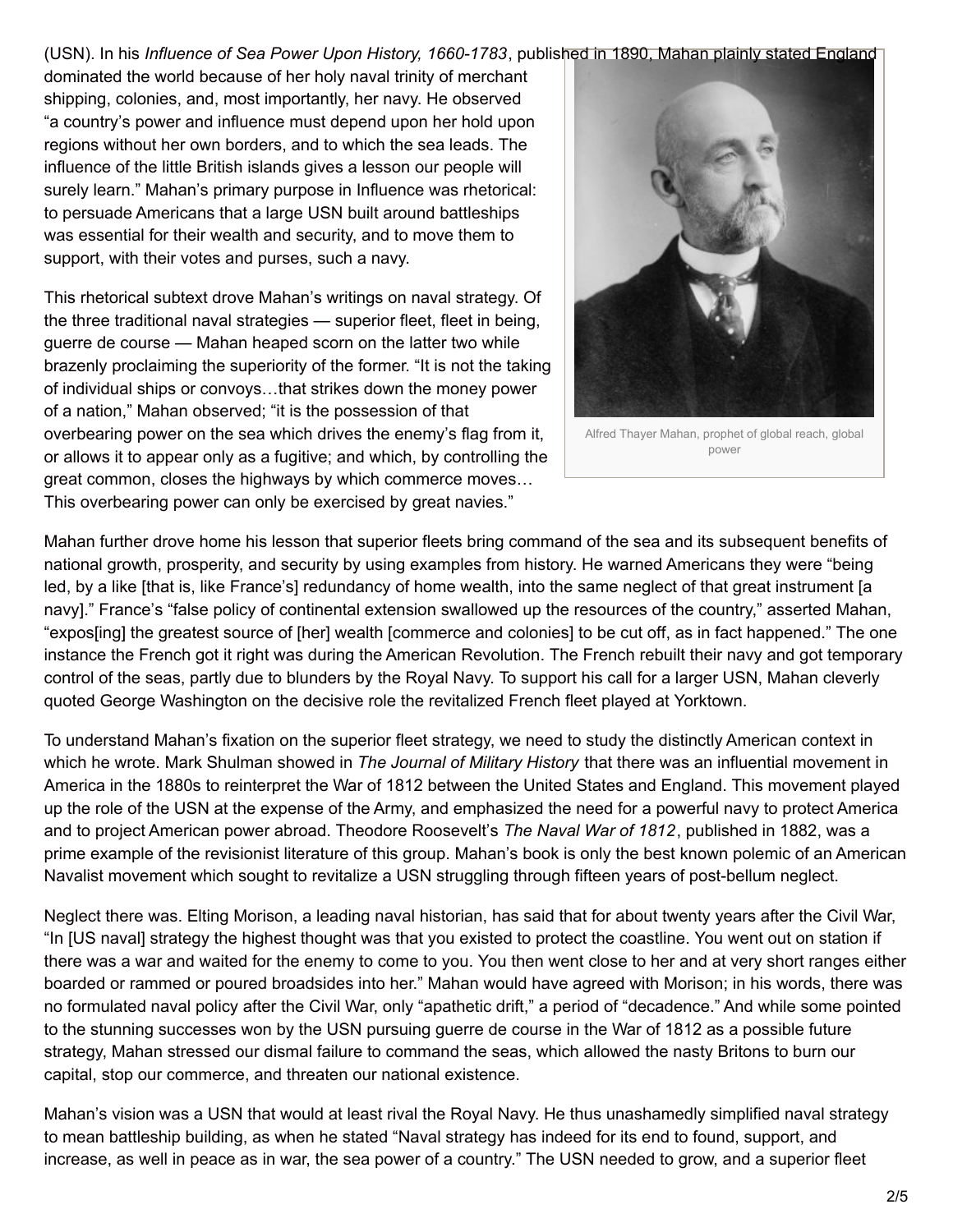strategy provided the most room for the USN's future growth.

Mahan turned to Jomini when he dealt with the specifics of naval strategy. He quoted with approval Jomini's definition of strategy as deciding where to act. Under "strategy" he listed such issues as the selection of the theater of war, the paramount importance of securing lines of communication, the role of military ports, and the choice of the objective and how to achieve it. Like Jomini, he stressed the geometry of strategy and the value of concentration, warning the USN must never divide the fleet into Atlantic and Pacific squadrons.

Mahan helped speed-up naval modernization in the US, and his efforts appeared justified by the Spanish-American War of 1898. But Mahan's influence went far beyond American shores, and for several reasons. First, Mahan, imitating Jomini, searched for scientific or timeless principles of naval warfare. His Influence is a practical handbook enlivened by history, not a Hegelian tome obscured by dialectic like Clausewitz's *On War*. Second, Mahan writes well. I hesitate to quote once again his melodramatic depiction of Nelson's navy, "those far-distant, storm-beaten ships, upon which Napoleon's soldiers never looked, [that] stood between them and the conquest of the world." Nonetheless, it is worth quoting to demonstrate Mahan's popular appeal. One can't imagine Kaiser Wilhelm committing every word of Clausewitz to memory, good Prussian though he was. Third, and perhaps most importantly, Mahan wrote the perfect book for the time. England had already voted for the Two Power Standard in 1889, which Mahan's book seemed to verify as wise. His most attentive audience, however, was in Germany, where the Kaiser and Admiral Tirpitz seized upon his work to justify their naval buildup in pursuit of Germany's place in the sun and world-power status.

Mahan's drawbacks are well-known and many: he overestimated the decisiveness of navies in warfare, subordinating history to his "artistic" (as he termed it) vision of a powerful USN ruling the seas, and he almost completely ignored land-sea cooperation. Although he paid homage to the political dimensions of war, he preached almost exclusively that "victory goes to the side with the bigger fleets," in effect reducing naval strategy to naval shipbuilding.

While it is true Mahan neglected such traditional naval functions as amphibious operations, he probably did so so as to not water down his argument for a powerful, blue water navy. His heavy-handed dismissal of guerre de course and fleet-in-being as viable strategies can be seen in a similar light. With respect to the former, Mahan admitted the importance of commerce raiding as a secondary naval operation, but he stressed "the great object of naval warfare" was first to get command of the sea through decisive fleet actions. The side commanding the seas, Mahan predicted, could severely restrict an enemy's commerce-raiders (mostly cruisers at this time) by capturing their coaling stations. He did not foresee the rise of submarines as commerce-raiders, but this is hardly surprising, given the primitive state

of submarine technology. He did remark, based on second-hand knowledge of the Russo-Japanese War, that submarines, because they lay so low in the water, had a limited horizon and thus had difficulty locating ships.

He also criticized the fleet-in-being strategy, saying its utility had "been much overstated" and that the superior fleet would always sink or otherwise neutralize the inferior. Events in the Russo-Japanese War seemed to support his ideas. The Russian fleet in being at Port Arthur proved of little value, Mahan wrote, and the Japanese simply "masked" it by blockade. He did observe that if one was stuck with an inferior fleet, the proper strategy was to divide the enemy's superior fleet by some tactic, then crush it in detail. He termed this the "defensive-offensive," and here he spoke highly of the Dutch Admiral De Ruyter's efforts against the Royal Navy during the Anglo-Dutch wars of the 17th century.

Mahan exerted a powerful influence over naval strategy in the United States, Japan, and Germany. In America, the USN became a top-heavy force of mainly battleships, serving as the nation's "first line of defense." Mahan's dictum of "Never divide the fleet!" remained gospel up until World War II. In Japan, Mahan's *Influence* was adopted as a text in all her naval and military colleges. In Germany, the Kaiser had it translated and boasted that all his naval officers were reading it. But while the United States and Japan prospered by following his teachings, Germany embarked on a dangerous and costly naval arms race with the Royal Navy. In building dreadnoughts to win command of the sea,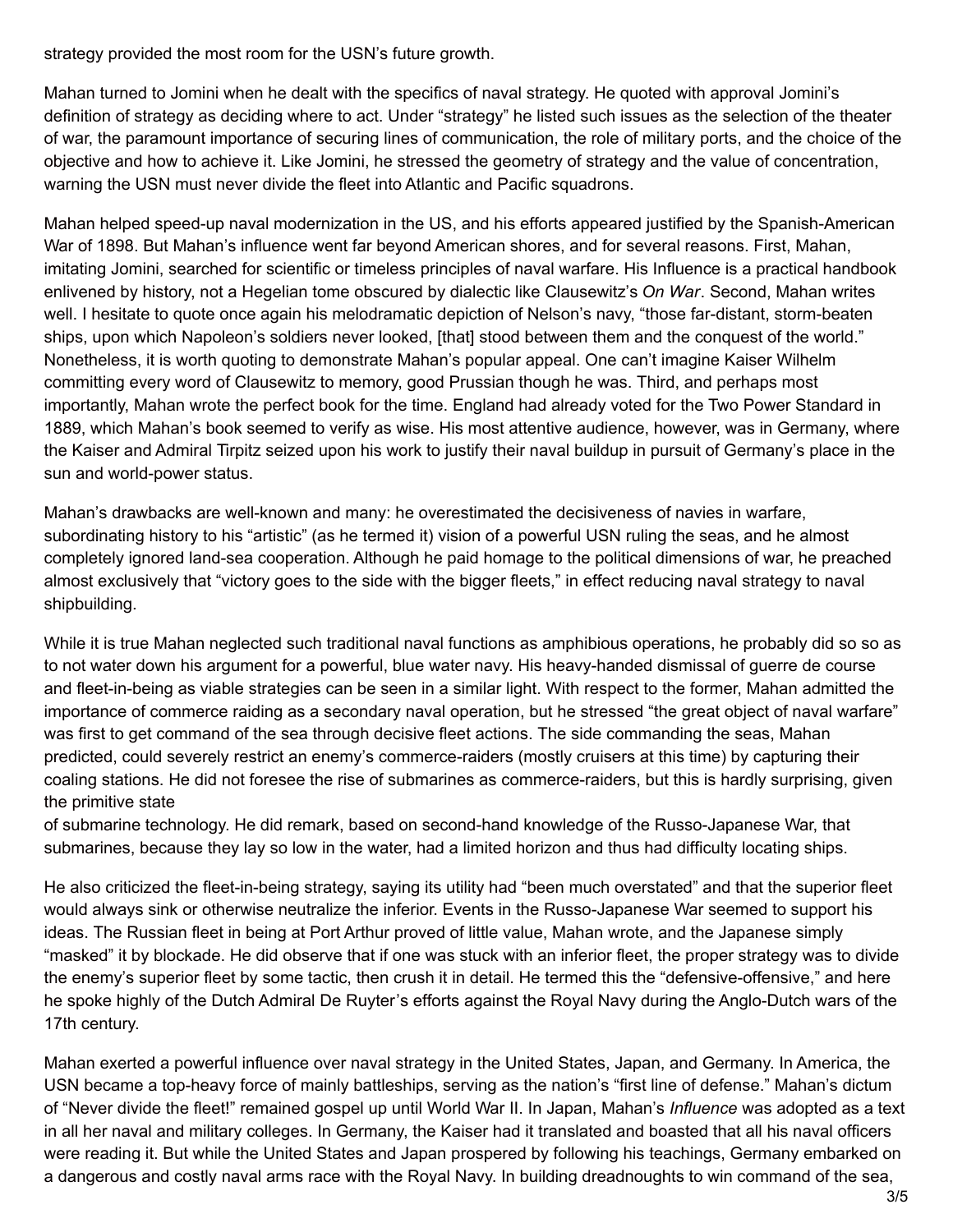the Germans created a cold war between themselves and the British while wasting valuable resources that could have been devoted to land warfare.

It is within the context of an England threatened by Germany's naval program that we need to place Julian Corbett and his book *Some Principles of Maritime Strategy* , published in 1911. Two obvious differences — the time and the country in which he's writing — separate his work from Mahan's. Corbett had little need to convince his fellow Britons of the importance of a navy, nor did he need or want to win over a world audience already enthralled by Mahan. War loomed, and Corbett wanted to ensure the Royal Navy had given the matter some thought. His book is a sophisticated reading of Clausewitz and how the Prussian's ideas can be applied to naval warfare.

Corbett, who taught naval history at the Royal Navy college at Greenwich, defined maritime strategy as the mutual relations of navy and army in a plan for war. War itself he defined in Clausewitzian terms as the continuation of policy by other means. Corbett's strategic theory is more modern sounding than Mahan's precisely because of his use of Clausewitz, but also because he believed that through close cooperation, armies and navies could produce a synergistic effect. While he should be applauded for his lack of service parochialism, Corbett was reasserting the critical role the navy played in strategy at a time when the British Army was controlling the terms of strategic debate in England.

Corbett defined naval strategy in relation to maritime strategy. Naval strategy was the movement and actions of the fleet which best advanced the maritime strategy. While this might involve attacking the enemy fleet and gaining command of the seas, it might also involve amphibious operations. The strategy adopted would depend on the circumstances of the conflict. Reading the circumstances and taking the proper actions, Corbett believed, were skills enhanced by the study



Sir Julian Corbett

of history and strategic theory. Most commonly, gaining command of the sea was the primary object of naval warfare. Once command was gained, either through battle or blockade, one could then control the all-important lines of communication or trade routes. Command was best gained by battleships, whereas control was best exercised by cruisers which could protect one's own trade while interdicting the enemy's.

Corbett's distinction between gaining command of the sea and exercising that command was crucial to his thinking. His approach to naval strategy was thoughtful and descriptive, rather than prescriptive. He recognized a fleet-inbeing could dispute control of local communication lines and prevent a superior fleet from gaining positive results, as the German High Seas fleet did to some extent during World War I. Like Mahan, though, he rejected guerre de course as a viable strategy. Commerce raiders would have limited range, and he thought improvements in technology such as wireless radios favored the defense. He saw submarines working in concert with fleets-in-being to threaten superior fleets, but he overlooked their potential as commerce raiders.

Keeping the German fleet firmly in mind, Corbett cautioned the Royal Navy and the Fisher school against reckless attacks to obtain an immediate decision by fleet action. If the Germans refused to sail, Corbett recommended a blockade, distinguishing between its naval and commercial functions. Through a blockade, which most likely had to be "open" or "loose" because new technologies such as torpedoes made close blockades too risky, the Royal Navy could prevent the Germans from putting to sea, thereby effectively gaining command of the sea. With command won, the navy would mount a commercial blockade to control trade. The ultimate target was Germany's will and her finances. This is essentially the strategy the Grand Fleet and Admirals Jellicoe and Beatty followed against Germany during the Great War. It was exhausting sea duty lacking in glory, but it worked.

To conclude, Mahan charted the dimensions of naval strategy, while Corbett plumbed its depths. Both of their